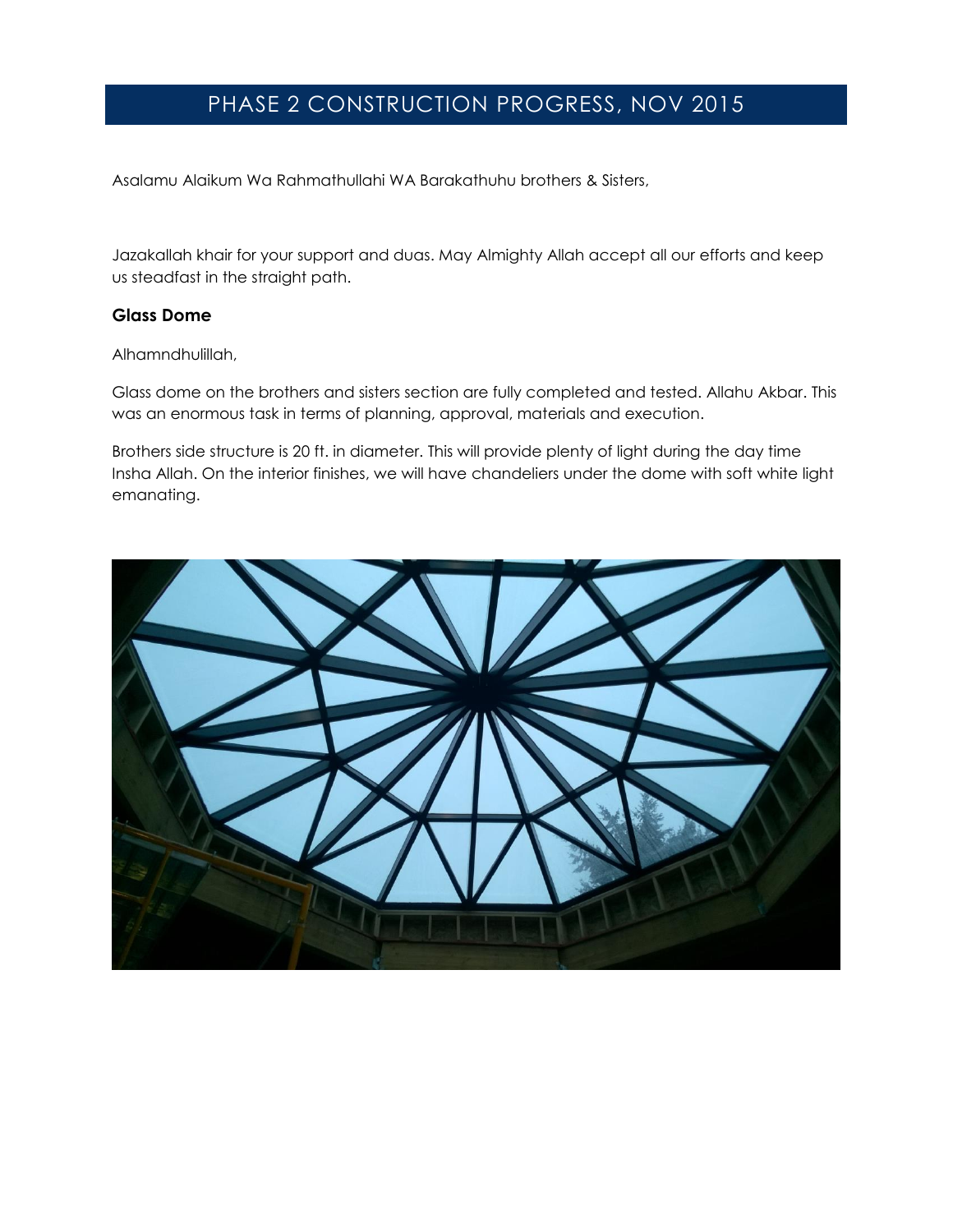Sisters side structure is 10 ft. in diameter and both the structures interiors will match.



Currently the HVAC work is in progress, we have divided the entire building into 5 zones based on the usage and there will individual heating and cooling units for each zone to control the temperature based on the usage. This would allow us save the running and maintenance in the future Insha Allah.

The ducts are 28 inch in diameter, plentiful to provide adequate heating during winter and cooling in summer time frames.

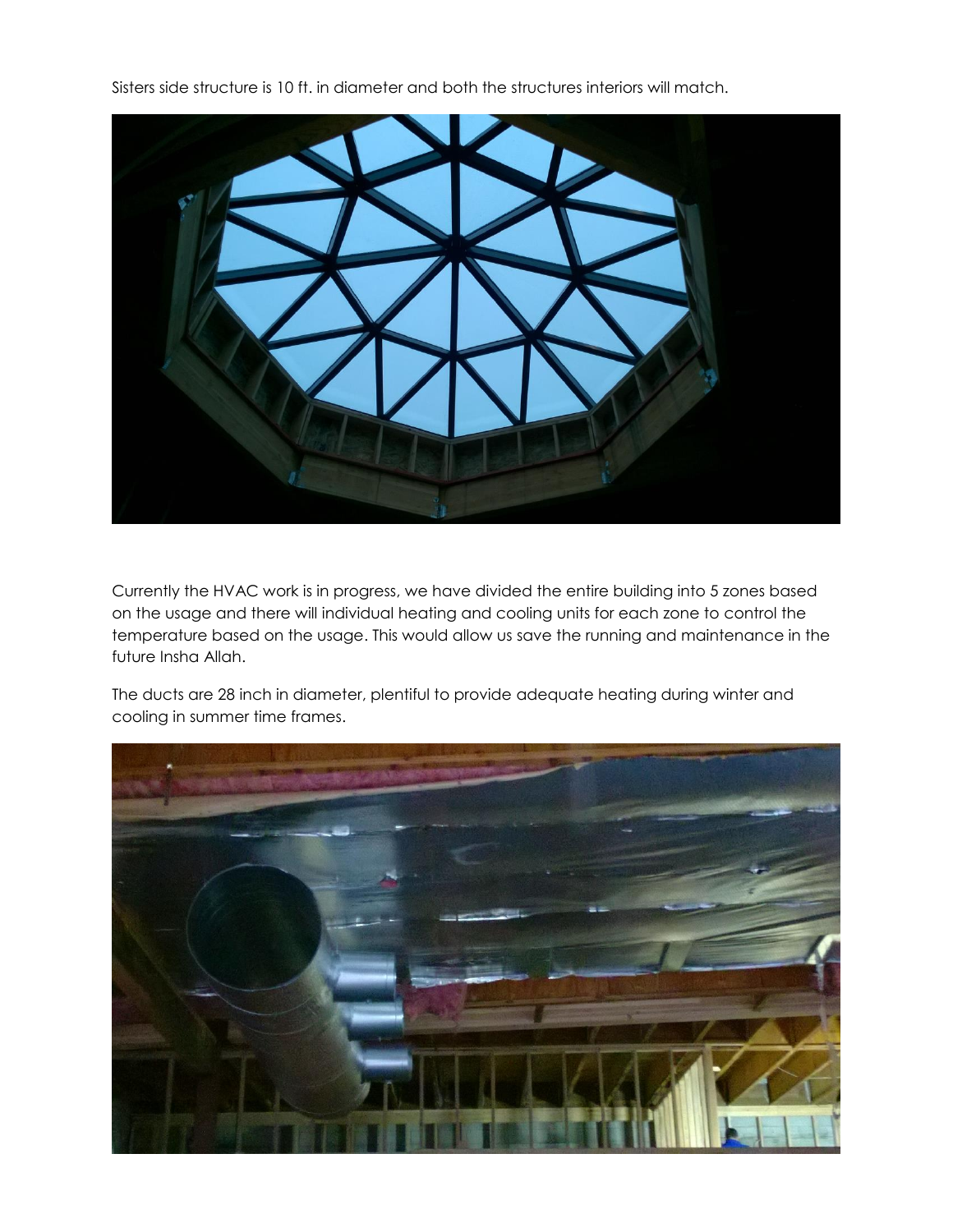

Rainy weather in the past few weeks had offsetted the HVAC work, as it needs the roof to be cut for ducting work. We are targeting to finish the HVAC work by 10<sup>th</sup> Dec Insha Allah.

Sprinkler and Electrical work are also happening in parallel.

# **Layout**